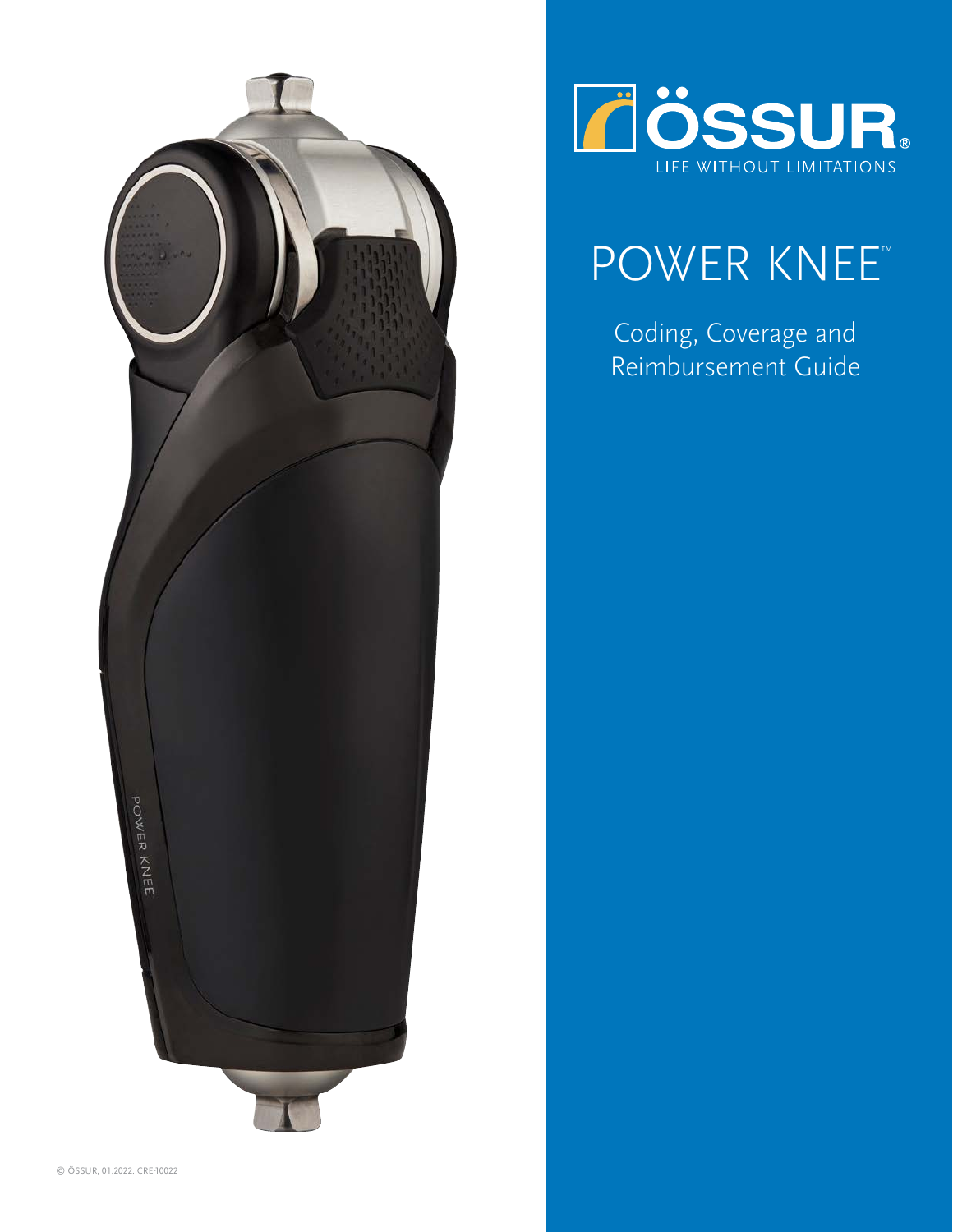## MATCHING THE PATIENT & PRODUCT

Every patient has unique clinical needs. And every product offers unique clinical outcomes. Making sure that you map the two to each other is essential if you want (a) a happy and functional patient, and (b) to process your claim successfully. The next checklist maps Power Knee's functional benefits to your patient's clinical needs, helping ensure that they're aligned.

| PATIENT TO PRODUCT CHECKLIST                                                                                                                                                                                                                                                                                                                                                                                                                                                                                                      |                                                                                                                                                                                                                                                                                                                                                                                                          |
|-----------------------------------------------------------------------------------------------------------------------------------------------------------------------------------------------------------------------------------------------------------------------------------------------------------------------------------------------------------------------------------------------------------------------------------------------------------------------------------------------------------------------------------|----------------------------------------------------------------------------------------------------------------------------------------------------------------------------------------------------------------------------------------------------------------------------------------------------------------------------------------------------------------------------------------------------------|
| Patient clinical issue                                                                                                                                                                                                                                                                                                                                                                                                                                                                                                            | Power Knee function                                                                                                                                                                                                                                                                                                                                                                                      |
| Comorbidity of spine or sound limb that:<br>$\Box$ Impairs hip extension, or<br>$\Box$ Impairs quadriceps function<br>NOTE: You must be able to show 1 or both of the above for<br>any medicare claim (see LCD for lower limb prostheses)<br>□ Impairs knee function/causes pain<br>□ Impairs ankle function/causes pain<br>$\Box$ Impairs foot function/causes pain<br>$\square$ Causes spinal pain/impairs ROM<br>Comorbidity of upper body that impairs:<br>$\Box$ Arm function/causes pain<br>□ Shoulder function/causes pain | Motor-powered flexion and extension:<br>· allow users with impaired hip or sound side quad/knee/<br>ankle or foot function to walk more symmetrically.<br>· decrease need to aggressively walk over toe of prosthetic<br>foot to initiate knee flexion.<br>· allow users with upper-body impairments to exit chairs<br>without having to rely on their arms and shoulders as<br>much as passive devices. |
| $\Box$ Documented fall history                                                                                                                                                                                                                                                                                                                                                                                                                                                                                                    | Motor-powered stance phase stability actively supports user's<br>body weight.<br>Motor-powered swing phase pushes prosthetic foot through<br>obstacles (e.g., rugs, grass, sand, snow) and prevents<br>prosthetic toe from "catching" on underlying terrain,<br>something that passive MPKs and mechanical knees can't.                                                                                  |
| $\Box$ Inability to walk far enough without stopping                                                                                                                                                                                                                                                                                                                                                                                                                                                                              | Motor-powered flexion and extension reduce the amount of<br>force and energy required by passive MPK's and mechanical<br>knees to activate appropriate knee function.                                                                                                                                                                                                                                    |
| $\Box$ Difficulty walking up and down inclines                                                                                                                                                                                                                                                                                                                                                                                                                                                                                    | Motor-powered extension permits users to ascend ramps<br>more easily, as the user doesn't have to physically generate<br>extension momentum in order for the knee to swing<br>through to full extension, something that passive MPKs and<br>mechanical knees can't do.<br>Motor-powered flexion permits users to descend ramps in a<br>controlled, safe manner.                                          |
| $\Box$ Gait deviations<br>□ Circumduction/little-no prosthetic knee bend<br>$\Box$ Vaulting<br>$\square$ Exaggerated hip movement during knee extension<br>(i.e. kicking prosthetic foot forward)                                                                                                                                                                                                                                                                                                                                 | Motor initiates knee flexion and extension, preventing "stiff leg"<br>walking, to obtain adequate foot-ground clearance.<br>Motor-powered knee extension decreases need for user to kick<br>prosthesis forward in order to obtain full extension, promoting<br>more symmetrical gait.                                                                                                                    |
| $\Box$ Inability to get out of chair independently                                                                                                                                                                                                                                                                                                                                                                                                                                                                                | Motor generates force that can actively lift users with arm<br>and/or shoulder deficits out of chair.                                                                                                                                                                                                                                                                                                    |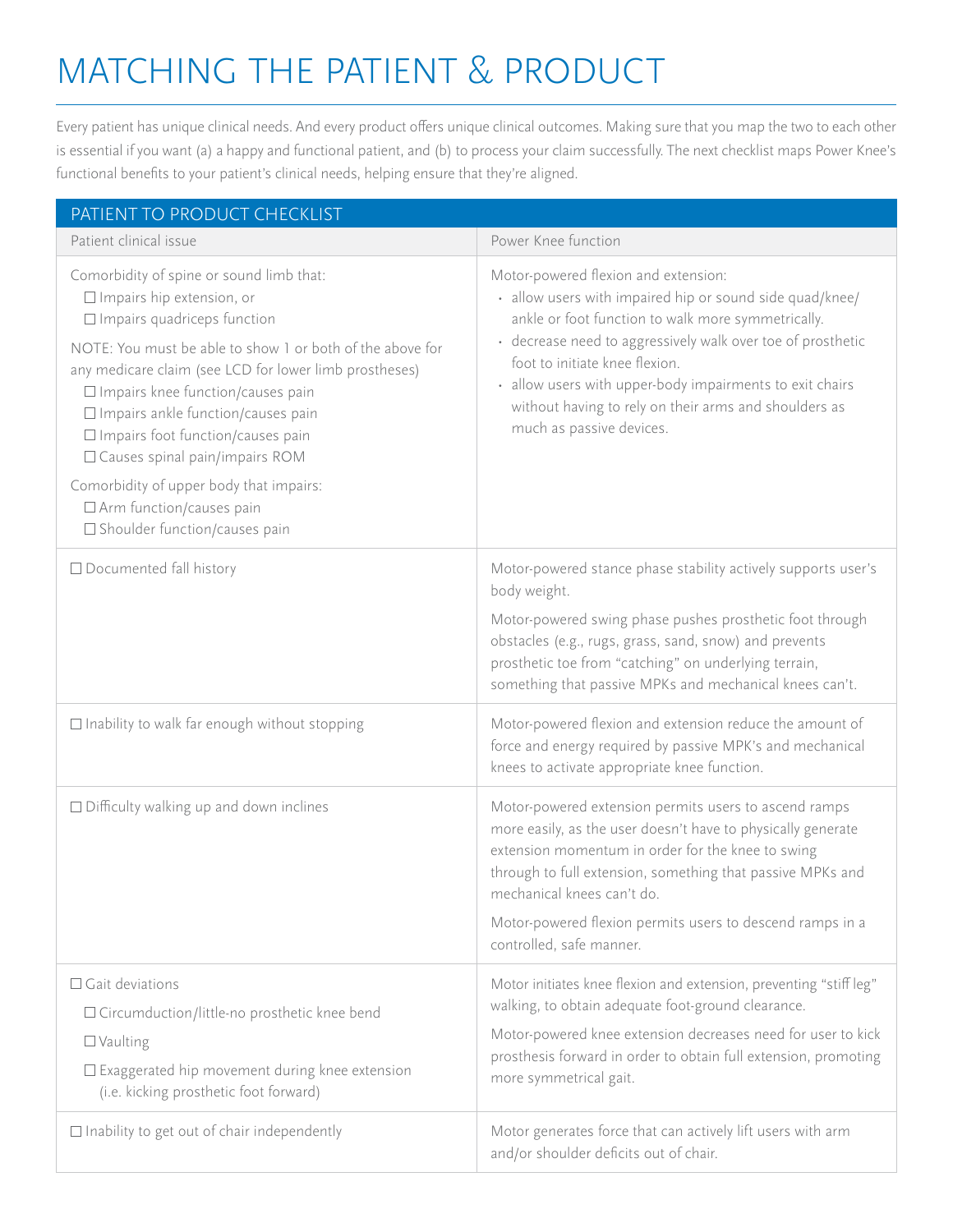### CODING AND COVERAGE

#### CODING

The Power Knee has been PDAC approved for the following HCPCS codes:

- L5856 Addition to lower extremity prosthesis, endoskeletal knee-shin system, microprocessor control feature, swing and stance phase, includes electronic sensor(s), any type
- L5828 Addition, endoskeletal knee-shin system, single axis, fluid swing and stance phase control
- L5845 Addition, endoskeletal, knee-shin system, stance flexion feature, adjustable
- L5848 Addition to endoskeletal knee-shin system, fluid stance extension, dampening feature, with or without adjustability
- L5859 Addition to lower extremity prosthesis, endoskeletal knee-shin system, powered and programmable flexion/extension assist control, includes any type motor(s)

#### **COVERAGE**

Medicare - local coverage determination

- L5859 -(Addition to lower extremity prosthesis, endoskeletal knee-shin system, powered and programmable flexion/extension assist control, includes any type motor(s)) is only covered when the beneficiary meets all of the criteria below:
	- 1. Has a microprocessor (swing and stance phase type (L5856)) controlled (electronic) knee
	- 2. K3 functional level only
	- 3. Has a documented comorbidity of the spine and/or sound limb affecting hip extension and/or quadriceps function that impairs K-3 level function with the use of a microprocessor-controlled knee alone
	- 4. Is able to make use of a product that requires daily charging
	- 5. Is able to understand and respond to error alerts and alarms indicating problems with the function of the unit

If these coverage criteria for the knee component are not met, L5859 will be denied as not reasonable and necessary.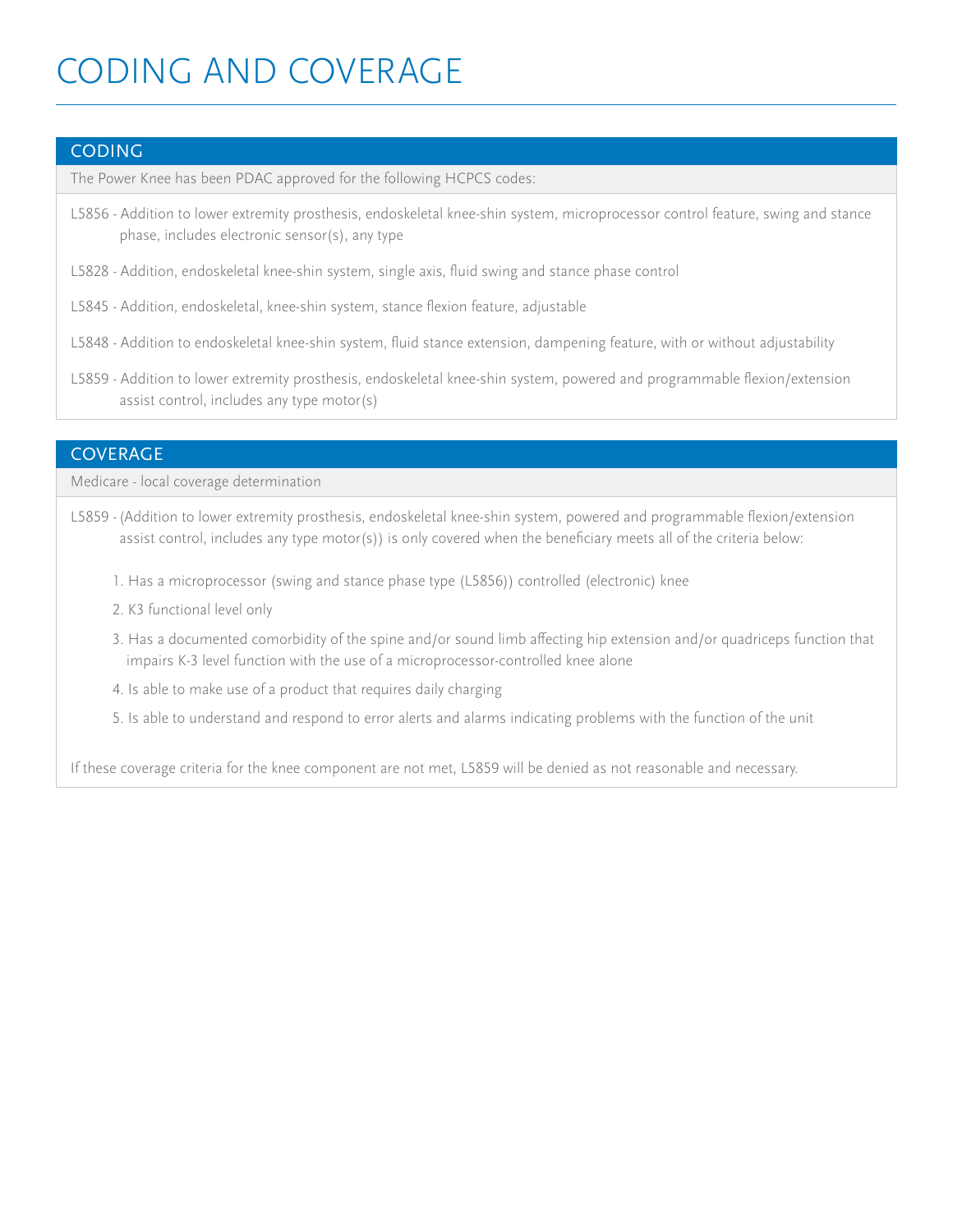### SAMPLE PHYSICIAN DOCUMENTATION

**Provider:** Dr. Jane Smith **Encounter Date:** 01/12/2021 **Patient:** Rose, David **Sex:** male **DOB:** 7/2/1983 **Address:** 123 Rose Bud Motel, Los Angeles, California 90210 **Phone (home):** 310-974-8543 **Insurance(s):** BCBS **Compliant/HPI:** Right Transfemoral Amputee

Patient is a 37 year old male who am evaluating for the first time for is continued prosthetic rehabilitation. He is in need of a replacement prosthesis as his existing prosthesis is several years old and exhibits multiple issues including safety. Mr. Rose reports a history of lumbar spondylolysis and subsequent chronic low back pain that he has managed with home exercises and over the counter meds for pain management when needed. He reports that his low back pain has become more frequent recently due to his poor/fitting functioning prosthesis which requires him to exhibit compensatory mechanisms such as vaulting. He is inquiring about a replacement prosthesis to help minimize some of the stress on his right hip as well as his lower lumbar spine as he is very active. He now presents to clinic today for prosthetic evaluation as he feels as though his current prosthesis is not fitting and causing additional strain on his back and his right hip.

**Medical History:** Right AKA **Family History:** CAD **Medications:** OTC pain reliver as needed. **Allergy:** No Known Drug Allergies

#### **REVIEW OF SYSTEMS:**

**General:** No recent weight loss/gain. **HEENT:** No headaches or migraines. **Pulmonary:** No SOB. **Cardiovascular:** No chest pain. **Gastrointestinal:** No constipation or diarrhea. **Genitourinary:** No bladder dysfunction. **MSK:** Positive for back pain. Denies neck pain. **Neurologic:** No seizures or syncopal episodes. **Psychologic:** No mood disorders reported. **DERM:** No rashes. **Social History: Alcohol:** Patient drinks alcoholic beverages occasionally. **Smoking:** He does not smoke. **Recreational Drug Use:** He denies recreational drug use. Works in a Veterinary office.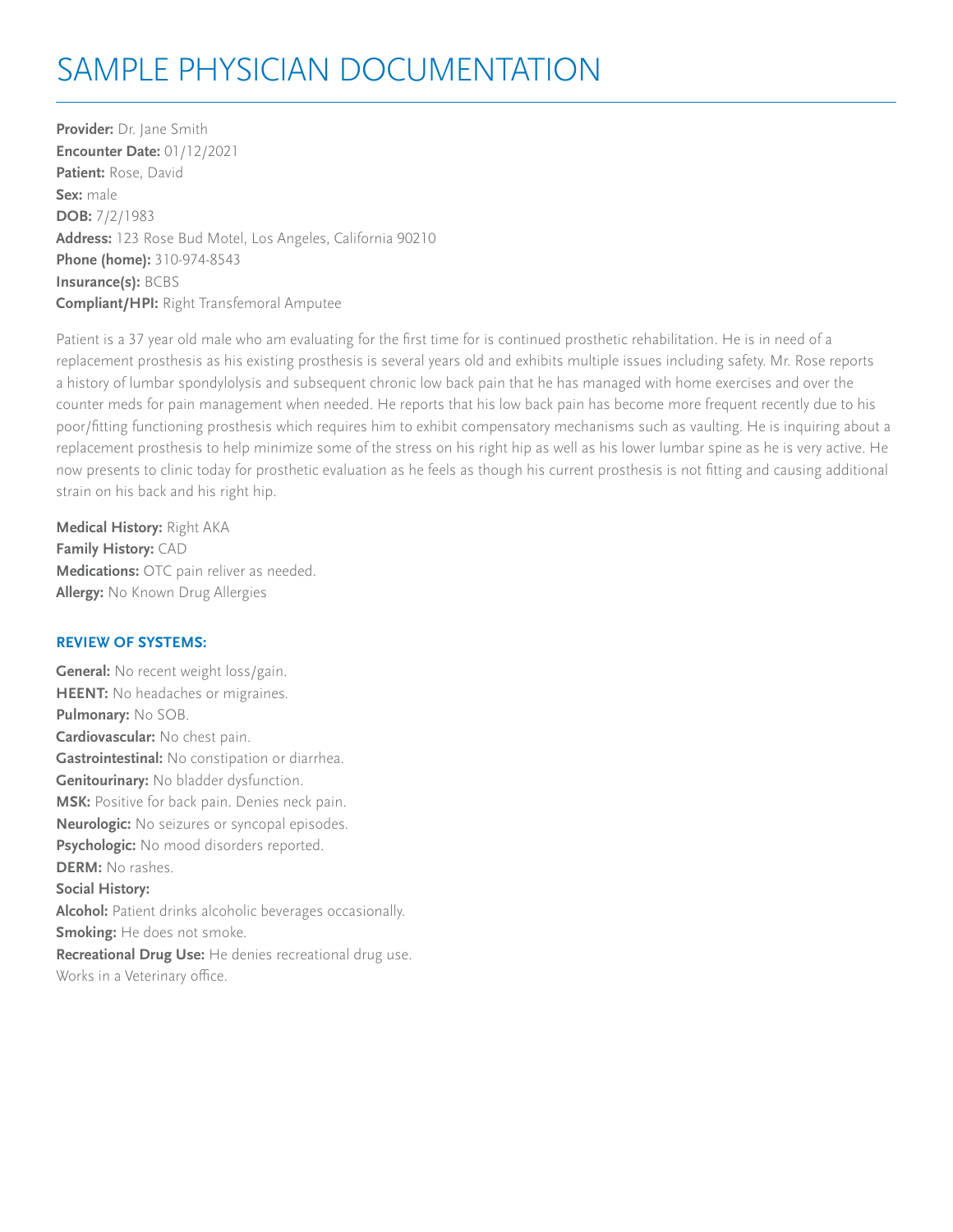#### **Examination:**

On exam I find a 37 year old male who is well-developed, well-nourished, no distress. He is alert and oriented X3. Speech intact. No respiratory distress noted. Strength is 5/5 throughout his upper extremities and lower extremities. No reported open sores noted on his residuum however redness and skin irritation were observed. No sensory deficits reported at this time. He is ambulating in his current prosthesis.

#### **Diagnosis:**

R26.81 Unsteadiness on feet Z89.611 Acquired absence of right leg above knee M54.5 Low back pain M79.604 Pain in right leg Right AKA Lumbar spondylolysis Right hip pain

#### **PLAN:**

#### **Patient has presented to clinic today for:**

Evaluation of existing prosthesis to determine if a replacement prosthesis is medically necessary.

Discussion of current limitations as a result of a poor fitting/functioning prosthesis.

After a long discussion and observation of the patient's current ambulatory status, it was determined that a replacement prosthesis is medically necessary for the following reasons:

The patient would like to remain as independent as possible with regards to activities of daily living including but not limited to dressing, bathing and household activities. He is a homeowner who completes a multitude of activities including home and lawn maintenance which requires him to traverse uneven terrain.

The patient has the ability to maintain a high K3 to low K4 level of ambulation.

The patient will also benefit from a powered knee, dynamic response foot and a direct lamination socket that incorporates a flexible portion to allow him to ambulate more comfortably throughout the day. He is required to ambulate approximately 2 to 5 miles daily and often must kneel, squat and maneuver tight spacing with animals. He is required to lift up to 100 pounds and ascend/descend stairs and ramps. He ambulates over uneven terrain at his occupation and at his home. He also climbs ladders to perform home maintenance.

The above stated prosthesis would help decrease strain on his lumbar spine as well as his right hip. This would allow a more symmetrical gait pattern reducing stress on his joints. This would allow him to sit/stand from chairs without relying on his arms and shoulder subsequently preventing excessive wear and over use syndrome. The power knee will prevent him from catching his toe through swing phase and reduce the need for compensatory mechanisms to assist with clearance. With the power knee he will be able to ambulate for longer periods of time with reduced energy expenditure. In a trial, Mr. Rose reported being able to ambulate down ramps in a controlled and safe manner. He is quite active as stated above and maintains a rigorous occupational schedule of 50 plus hours.

#### **With regards to phantom pain and stump/wound management:**

No action was taken today as the patient is without complaints with regards to these.

#### **With regards to physical therapy:**

No formal therapy was written today as the patient should be to baseline once his prosthetic needs are met. However we may initiate a few sessions to allow him to maximize the use of the new technology.

I would like to see the patient back in follow up visit after he is fit with his new prosthesis.

The visit note was electronically signed off by Dr. Jane Smith on 1/13/2021 at 11:07 am.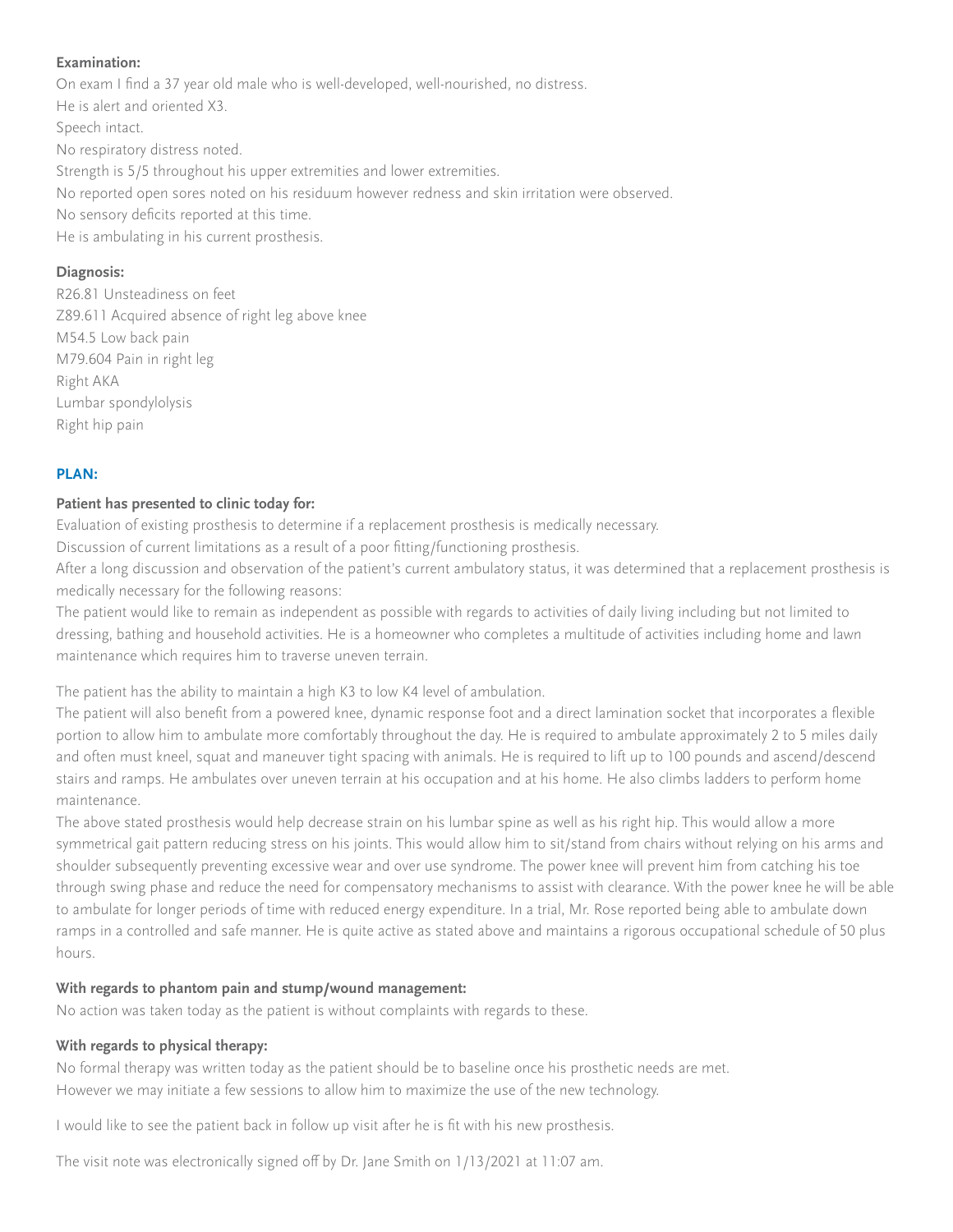#### **SUBJECTIVE**:

**General**. Mr. Rose was seen today, 1/18/2021, for a lower extremity amputee initial evaluation for a right transfemoral definitive prosthesis. Patient does currently have a prosthesis. Patient has been referred by Jane Smith, DO.

**Comorbidities.** Comorbidities and patient-stated symptoms that could affect ambulation or rehabilitation potential include the following:

spondylolysis, L4/L5 disc bulge R shoulder pain

**Medications.** Patient stated that he has no known side effects from medications that could affect ambulation or rehabilitation potential.

**Surgeries.** Surgeries and patient-stated symptoms that could affect ambulation or rehabilitation potential include: none

As for smoking, patient is non-smoker.

Living Arrangements. Mr. Rose resides in a single story home with his wife and three children. There is one step to enter the home and level surfaces within the home. The house is positioned on sloped terrain, affecting the yard, driveway and sidewalks.

**Current Functions.** Mr. Rose uses his current prosthesis full time for ambulation. He is employed as a veterinary technician, which requires him to ambulate in a crowded clinic environment and laboratory. He must sit, bend over, and stoop while working with various animals. The laboratory portion of the clinic contains machinery, water/fluids, kennels, floor mats and other obstacles, making ambulation more difficult and increasing the severity of a fall event if one occurs. He last fell at work 2 weeks ago and reports tripping or catching his toe regularly. He lifts upwards of 100 lbs at work and often walks throughout the office while carrying objects. He is also vocationally required to visit animals in a barn style setting. This requires long distance ambulation in and out of the barn, and forces his to encounter a variety of environmental barriers including ramps, curbs, steps, and stairs. Mr. Rose stays very busy at home with his three children. He also participates in cooking, cleaning, household chores, yard work, and gardening. He routinely performs household maintenance, including in his attic where he must scale a ladder using his prosthesis. Mr. Rose reports doing home improvement projects regularly, and that he recently remodeled a bathroom by himself. He is very active in the community including at his church where he volunteers regularly.

Outcomes testing was performed on Mr. Rose today. He posted a TUG time of 8.87 seconds and scored a 45 on the AmPro test, indicating a K4 level of function.

#### **Medical/Physical:**

General physical condition is reported as Excellent. Patient reports his stability without the prosthesis is Stable and his stability with the prosthesis is Stable. Patient is motivated to walk to maintain high level of function at work and home. Patient's sensation was reported as Unimpaired. Patient's balance was reported as Unimpaired. Patient's cognition was reported as Unimpaired.

#### **OBJECTIVE:**

David Rose is a 37 year old White male born on 07/2/1983. The patient's last documented weight today was 175 lbs.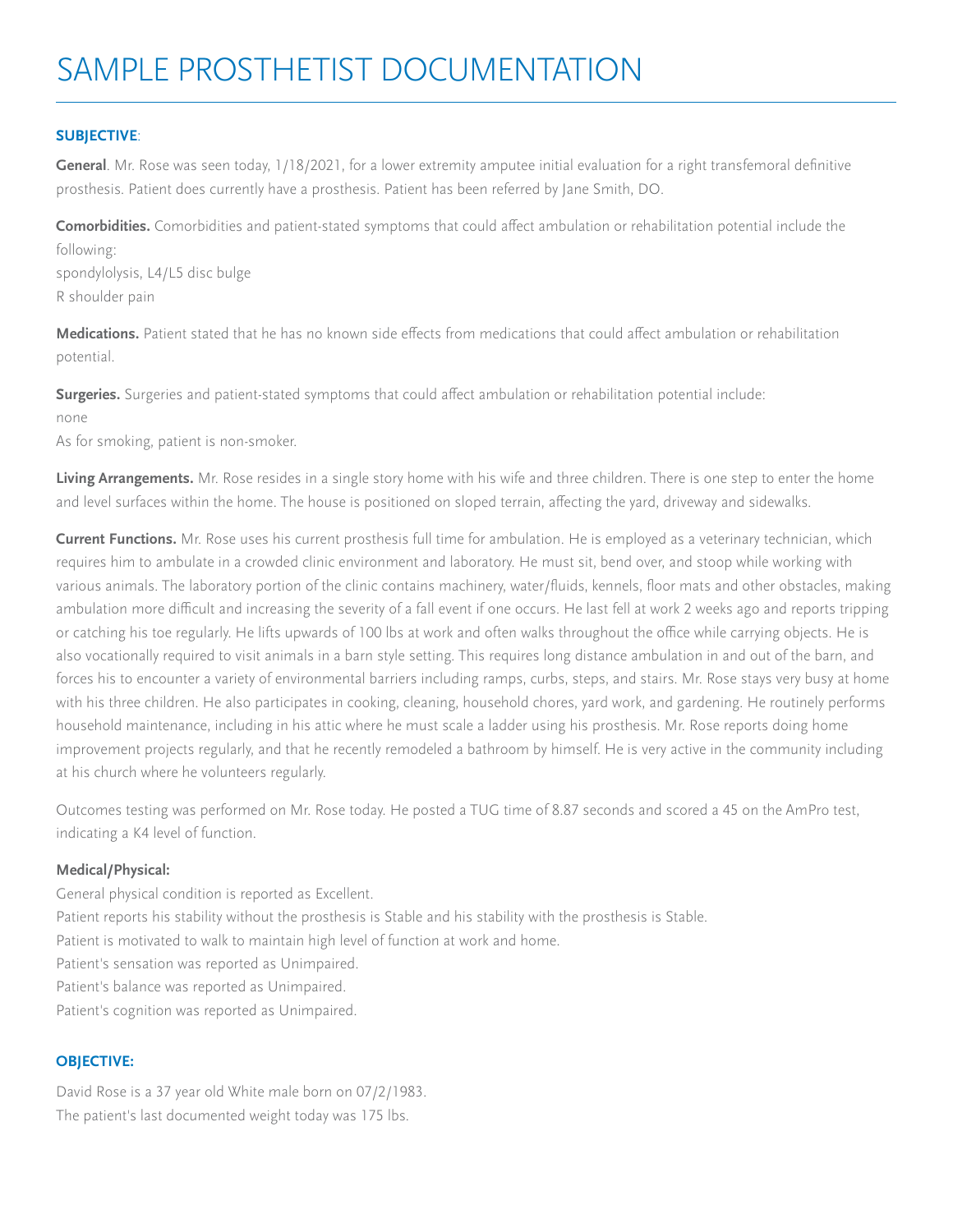#### **Amputation and Prosthetic History:**

The patient has a right transfemoral amputation. The cause of amputation is acquired and was reported as Trauma. The date of amputation was 03/09/2003.

Additional surgery details: Mr. Rose underwent transfemoral amputation secondary to a skiing accident.

#### **Current Prosthesis:**

Patient has the following prosthesis:

An endoskeletal definitive prosthesis with an IC Narrow M/L socket, a Suction suspension, and a prefab, cushion seal-in, Össur X5 TF liner was used. The ankle was a Hydraulic ankle. The foot type was a Freedom Kinterra foot. The knee was an Ottobock C leg knee. Patient received prosthesis 5 years ago. The following problems, concerns, and significant adjustments were reported: Mr. Rose's current prosthesis is ill fitting due to volume loss in his residual limb and is worn from heavily daily use and age. He reports frequent loss of suspension due to looseness in the socket, and instability during ambulation. Patient reports losing 15lbs recently. He has some skin breakdown on his limb secondary to socket fit. His C leg microprocessor knee has significant play, or looseness, in the hydraulic unit. His prosthetic foot is worn from heavy daily use and is at risk of failure. Both his microprocessor knee and prosthetic foot are no longer covered under the manufacturer's warranty and cannot be repaired. Mr. Rose is at increased fall risk while ambulating on these damaged components. In addition, he would greatly benefit from new technology, particularly the features provided by a knee with active power assistance.

#### **Residual Limb Evaluation:**

Adherent scars were documented at anterior/lateral aspect of limb to distal femur. Abrasions/Blisters were documented. Patient has a hip flexion contracture of 15 degrees.

#### **Contralateral Limb Evaluation:**

The contralateral limb is intact. Patient reports the following pain:

- Back pain
- Shoulder pain

#### **Gait Evaluation:**

Assistive devices were not used. The patient's gait was assessed observationally without any instrumentation. Prosthetic gait deviations were observed as follows: Trendelenburg and vaulting

#### **Assessment:**

Mr. Rose presented in clinic today wearing his current prosthesis and was ambulating unassisted. He was fit with a size 36 conical X5 seal-in liner. Measurements and a cast were obtained of his residual limb over the liner.

Outcomes testing was performed on Mr. Rose. He posted a 45 on the AmPro test, indicative of K4 level of function. The patient's activity level is reported as Highly Active(K4). The patient has the ability or potential for prosthetic ambulation that exceeds basic ambulation skills, exhibiting high impact, stress, or energy levels. Typical of the prosthetic demands of the child, active adult, or athlete.

#### **RECOMMENDATION:**

Primary Prosthesis Recommendations:

An endoskeletal definitive prosthesis with an direct lamination socket, a suction (seal-in liner) suspension, and an Össur Seal-in X5 TF prefab cushion seal-in liner will be used of type Össur Seal-In X5 TF.

The foot will be an Össur Pro-flex foot.

The knee will be an Össur Power Knee knee.